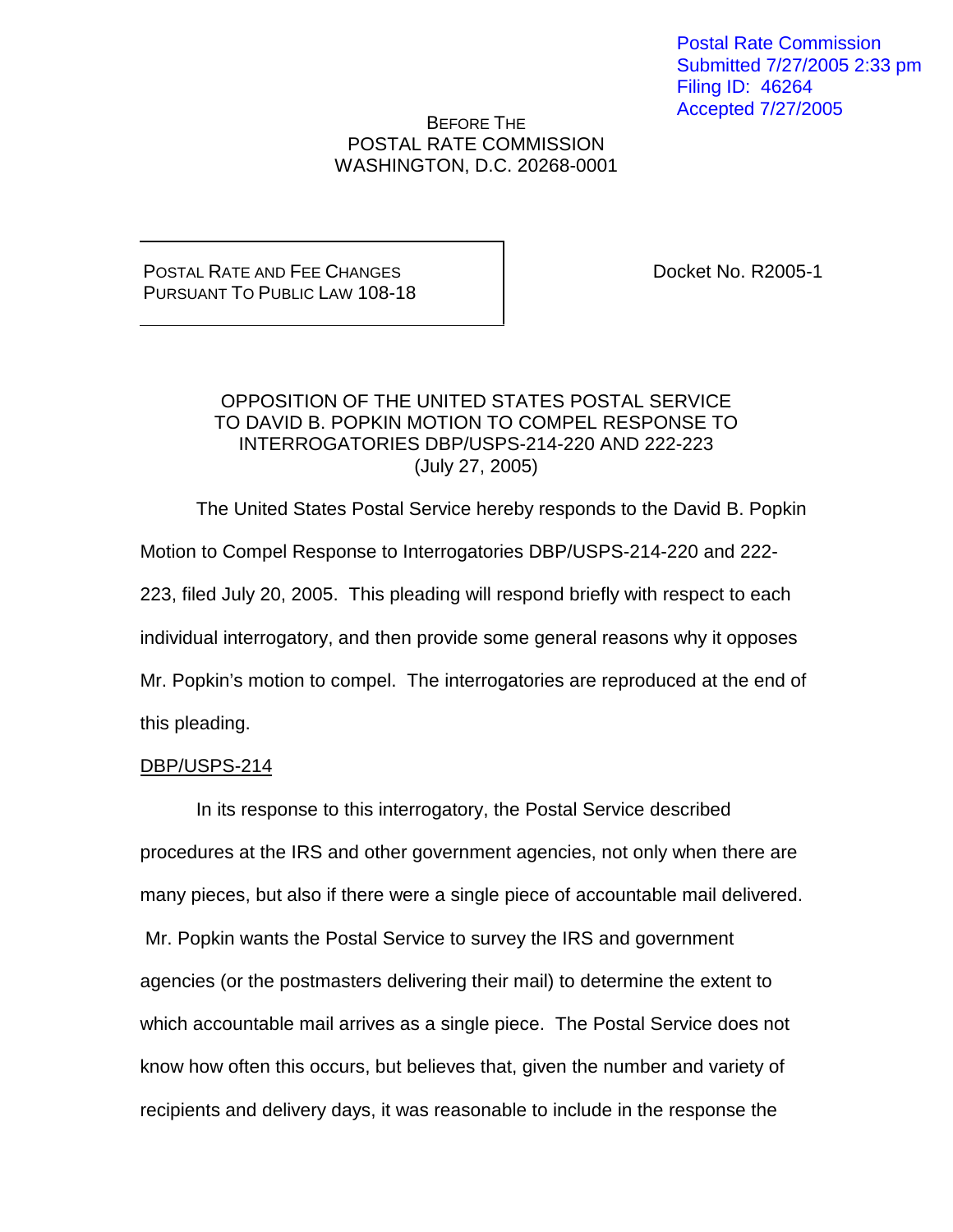procedures for a single piece. It would be unduly burdensome for the Postal Service to survey these recipients (or postmasters) to determine the extent of such deliveries. In any case, the information gathered is not relevant to the issues in this proceeding, and Mr. Popkin's motion to compel does not demonstrate a need for this information.

#### DBP/USPS-215

In this interrogatory, Mr. Popkin seeks to determine if the Postal Service has collected more information from IRS facilities than was already provided in response to DBP/USPS-145. As noted in the objection, the Postal Service does not have information about more than two IRS facilities. Mr. Popkin then seeks to get the Postal Service to obtain more information. The burden for the Postal Service would be as stated in its objection to DBP/USPS-145 (90 hours, minus the hours already spent). Mr. Popkin does not indicate how the additional information is needed to resolve the issues in this proceeding, and additional information simply is not needed.

#### DBP/USPS-216

Mr. Popkin seeks to clarify differences between Postal Service forms 3883 and 3849, which are mentioned in the response to DBP/USPS-145. While Mr. Popkin might want such clarification to argue for different procedures, it is not needed to understand the procedure described in that response. Moreover, that level of detail is not relevant to this rate case.

#### DBP/USPS-217

This interrogatory tries to get the Postal Service to compare a procedure described in the response to DBP/USPS-145 to the signature waiver option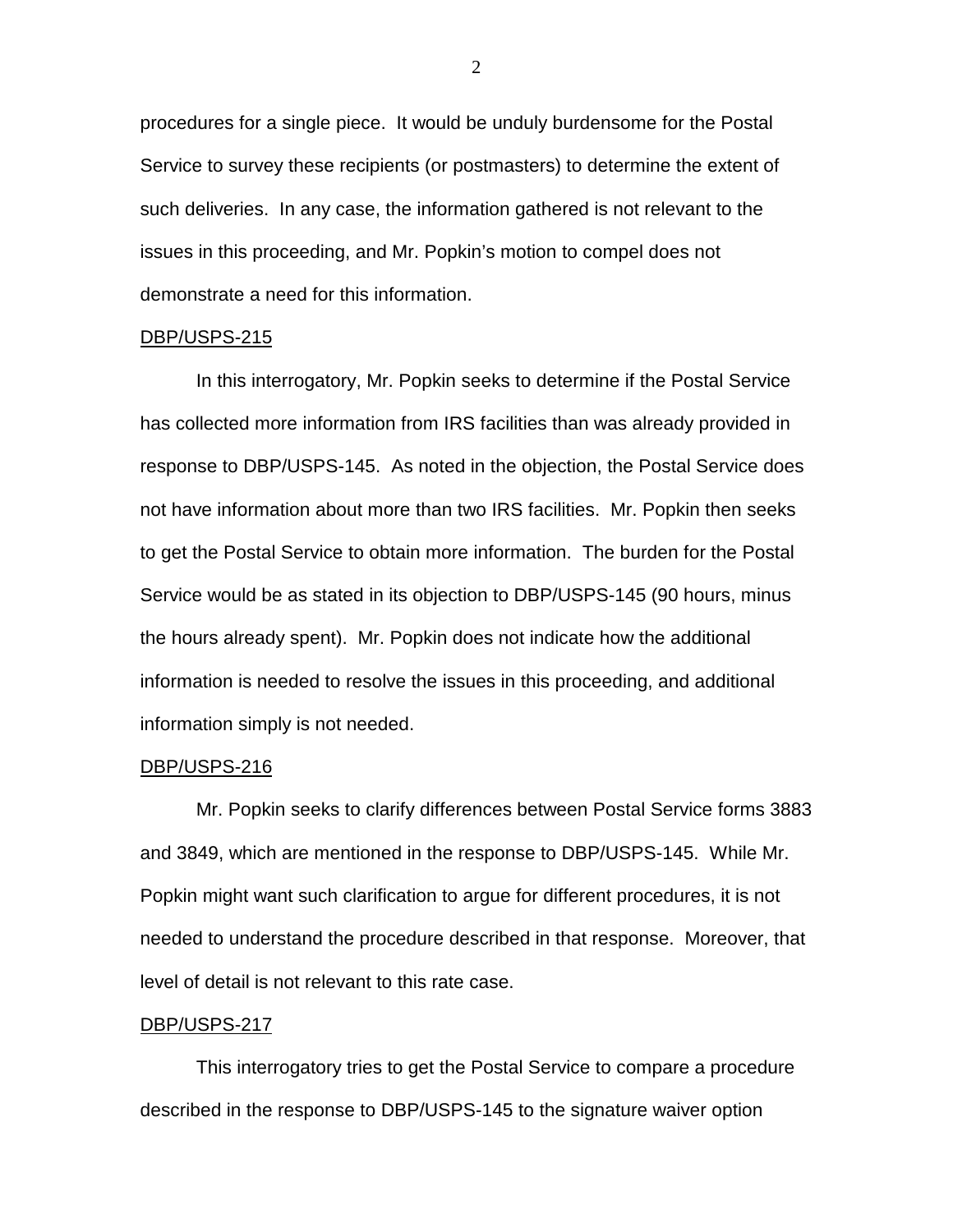available for Express Mail customers (and until recently for Signature Confirmation customers). This analogy, for one procedure used in some instances for one recipient (the IRS), is too detailed and speculative to be relevant to the issues in this proceeding. Moreover, the presentation of such analogies should be a matter for testimony or briefs, rather than discovery.

### DBP/USPS-218

This interrogatory asks about how a mailer can hold an addressee accountable for receiving mail, and whether there are agreements between the Postal Service and the addressee concerning such accountability. The Postal Service cannot respond as to the mailer's goals or methods for making addressees accountable. Contrary to Mr. Popkin's claim, customers, rather than the Postal Service, are the experts on why they choose different postal services and how they use them. Moreover, if there were any agreements responsive to this interrogatory, the Postal Service assumes they would be the same agreements already requested in DBP/USPS-144. Thus, the interrogatory is cumulative and burdensome. Finally, questions about how mailers can hold the IRS accountable for receiving a mailpiece are legal questions that are beyond the scope of discovery on the Postal Service. Discovery is for factual matters, not legal analysis. Presiding Officer's Ruling No. R97-1/39, at 2.

#### DBP/USPS-219 and 222

These interrogatories focus on Postal Service regulations for delivering accountable mail, and thus are cumulative to the responses to DFC/USPS-32 and DBP/USPS-144. Concerning compliance with regulations, the Postal Service has already stated all that is needed for the issues in this proceeding.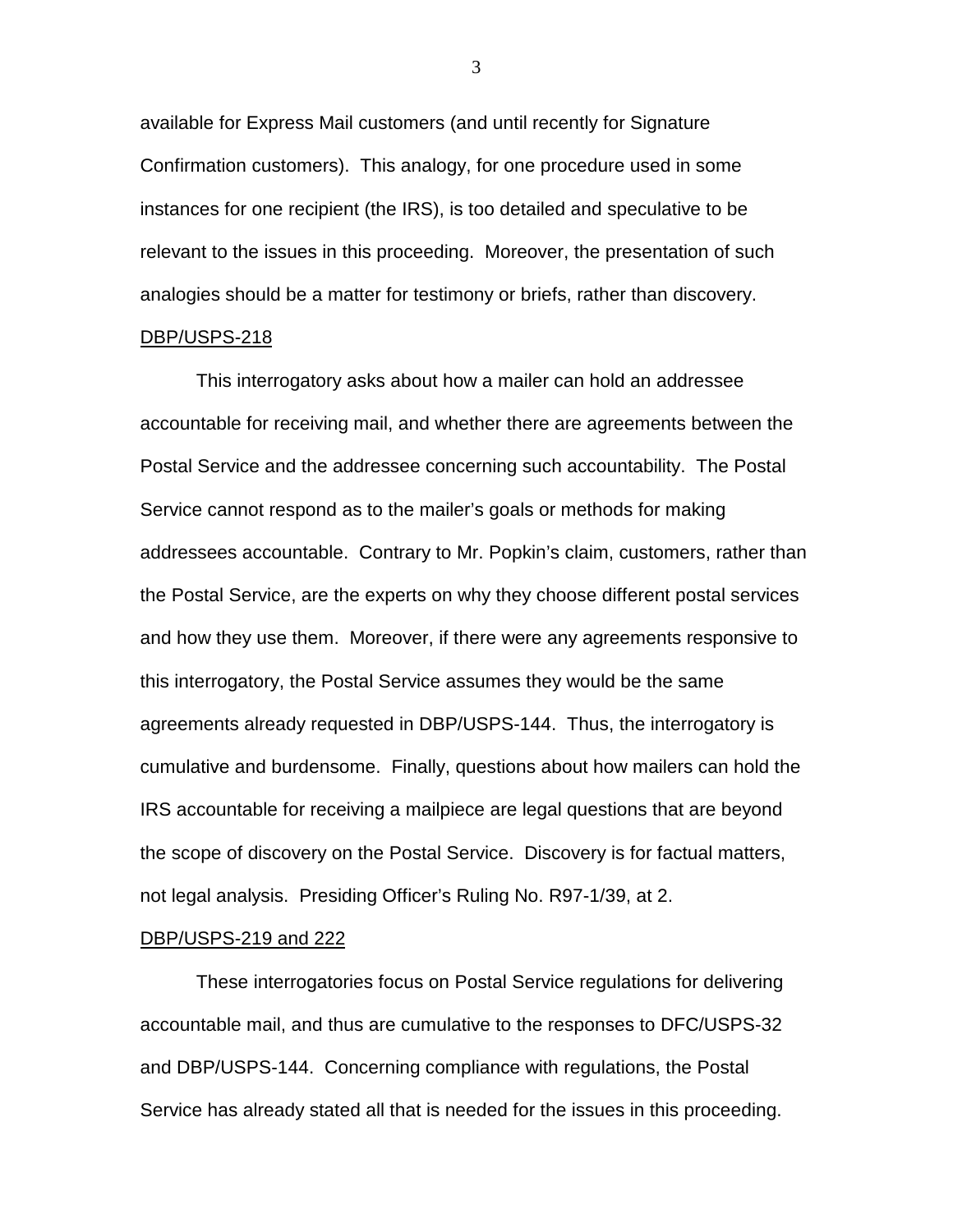Inquiry into compliance of local procedures with regulations, as in these interrogatories, is too detailed to be relevant to this proceeding.

#### DBP/USPS-220

This interrogatory asks for more information about Postal Service operating procedures than already provided in response to DBP/USPS-145. This is the second time Mr. Popkin has moved to compel more information that would be responsive to DBP/USPS-145. The Presiding Officer denied the first motion, but allowed Mr. Popkin to file a supplemental motion which "addresses the inadequacy of the Postal Service's response."<sup>1</sup> To the extent that follow-up interrogatories substitute for a supplemental motion, Mr. Popkin has not established that additional information is needed to address the issues in this proceeding.

#### DBP/USPS-223

This interrogatory inquires about the term "high volume addresses" used in the response to DBP/USPS-145. To the extent the Postal Service has responsive information, it has already been provided in response to interrogatories DFC/USPS-9, 32, 42, and 52. While Mr. Popkin claims that the definition of that term is relevant to the value of service, the inquiry concerns too small a detail to affect value of service conclusions relevant to this proceeding. General Concerns

This discovery dispute focuses primarily on the extent to which the Postal Service provides details and analysis of the procedures for delivering traditional return receipt mail to the IRS and other government agencies. To the extent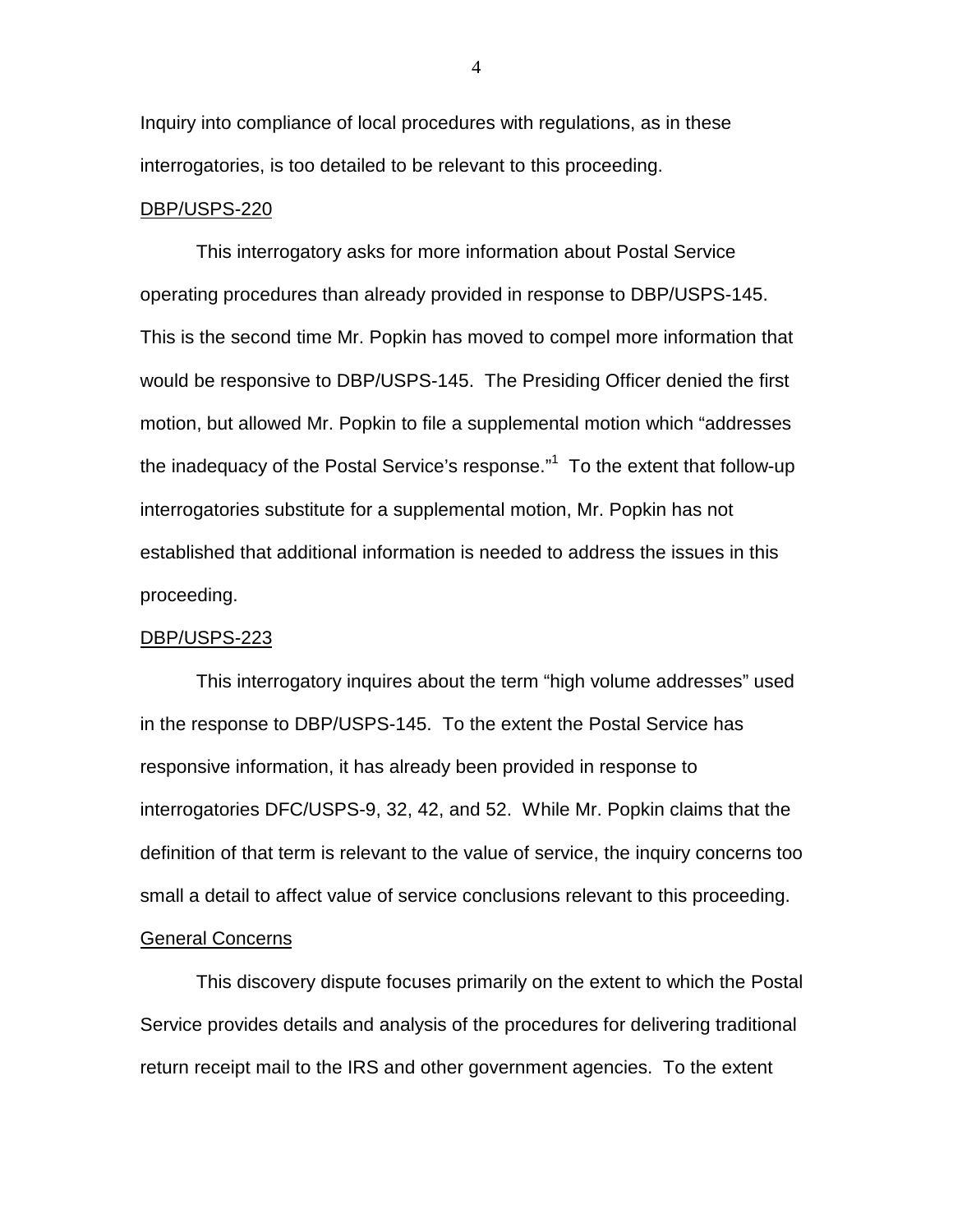those details were relevant in prior dockets, they have lost relevance because customers have new options for learning about the receipt of mail. Since Docket No. R2000-1, customers can obtain delivery information about Certified Mail without purchasing return receipt service. Moreover, following Docket No. R2001-1, the Postal Service added the electronic option for return receipt service. Thus, if a customer does not like the procedures used by the Postal Service for traditional return receipt service, they can switch to alternatives offered by the Postal Service.

In prior dockets, the Presiding Officer has denied this type of detailed inquiry into return receipt procedures at IRS facilities and other government agencies. In Docket No. R2001-1, the Presiding Officer stressed that "no attempt has been made to tie the procedures applicable to one specific customer to a more relevant system-wide concern." Presiding Officer's Ruling No. R2001- 1/40, at 4. The relevance to the issues in this rate case of detailed procedures at IRS facilities or other specific destinations is again not established. Concerning Mr. Popkin's Docket No. R2001-1 interrogatory asking for detailed procedures of return receipt processing at IRS facilities, the Presiding Officer stated:

> Requiring the Postal Service to exhaust 100 hours of effort to investigate these questions is not justified given their limited bearing on the underlining interrogatory, and their usefulness in better understanding historic Certified Mail and Return Receipt procedures.

 $Id.$  at 3.

The Presiding Officer has also found that:

<sup>&</sup>lt;sup>1</sup> Presiding Officer's Ruling No. R2005-1/43, at 8 (July 8, 2005).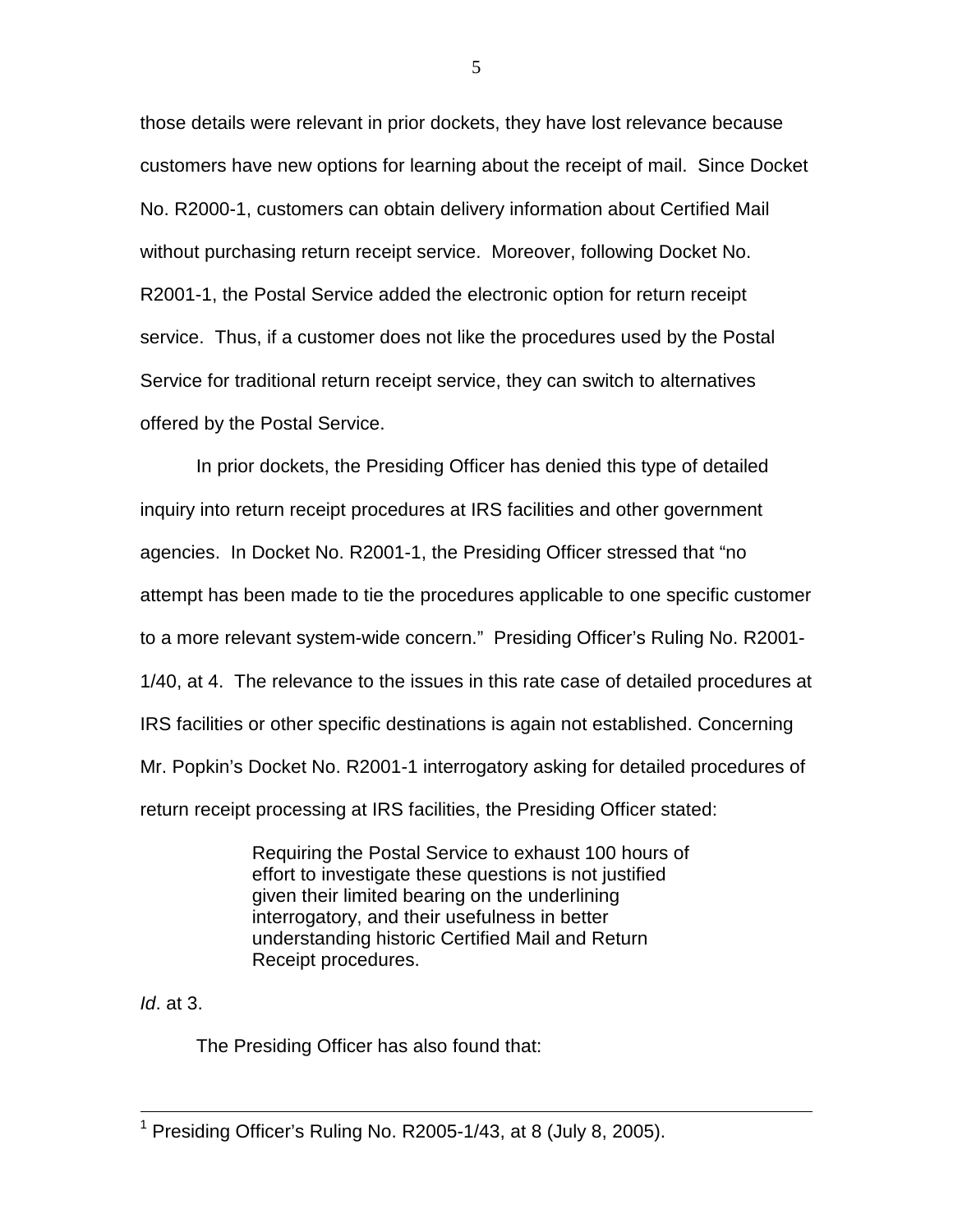[r]ate proceedings are not a forum for general oversight of Postal Service operating practices. While the quality of service received by mailers is relevant, argument about the wisdom of particular operating procedures that may have an impact on service is not a fertile area.

Presiding Officer's Ruling No. R97-1/21, at 4.

Moreover, as noted in Presiding Officer's Ruling No. R2005-1/57, only two

parties (jointly) submitted testimony in this case, and that testimony (or the

Postal Service's direct testimony) does not concern the delivery of special

service mail to the IRS or other government agencies. Thus, there is no need for

more detailed information than that information already provided.

For all these reasons, the Postal Service opposes David B. Popkin's

motion to compel responses to interrogatories DBP/USPS-214-220 and 222-223.

Respectfully submitted,

UNITED STATES POSTAL SERVICE

By its attorneys:

Daniel J. Foucheaux, Jr. Chief Counsel, Ratemaking

475 L'Enfant Plaza West, S.W. Washington, D.C. 20260-1137 (202) 268-2986, Fax -6187

\_\_\_\_\_\_\_\_\_\_\_\_\_\_\_\_\_\_\_\_\_\_\_\_\_\_\_\_\_\_ David H. Rubin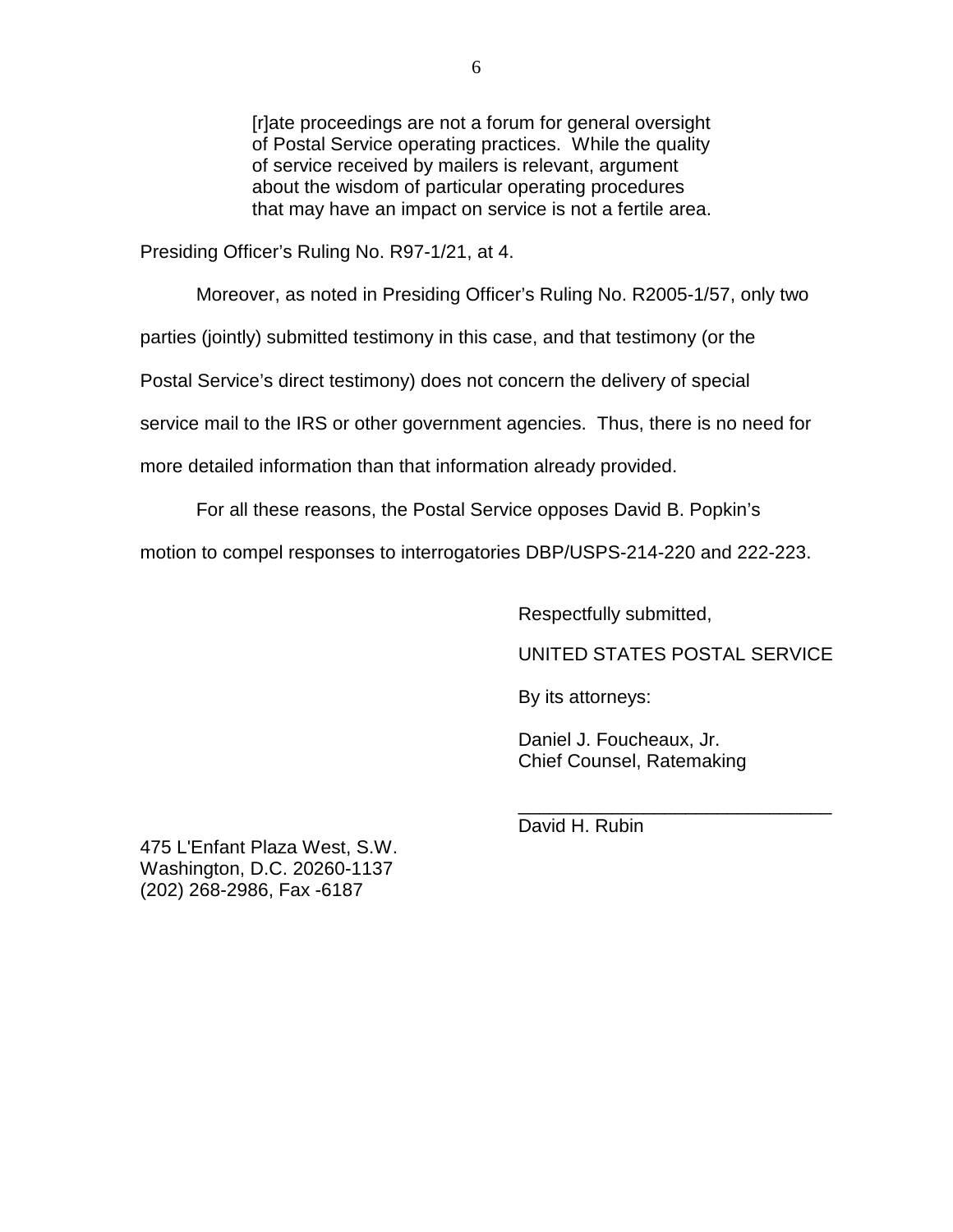**DBP/USPS-214.** Please refer to your response to DBP/USPS-145. The third paragraph of your response provides information on how accountable mail would be delivered to an IRS facility or other government agency if there was only a single piece. Please confirm, or explain if you are unable to confirm, that for the seven IRS facilities and for most large government agencies in Washington, that it would be a rare instance that they would ever receive only a single piece of accountable mail and in most cases they receive considerably more pieces.

**DBP/USPS-215.** Please refer to your response to DBP/USPS-145. In your response you provide two separate procedures, Procedure 1 and Procedure 2. [a] Are you now able to indicate which of the two procedures is utilized at each of the seven IRS offices as well as with government agencies in Washington? [b] If so, please advise which procedure is utilized by each of the seven IRS facilities and by Washington DC in the case of government offices. [c] If so, please confirm, or explain if you are unable to confirm, that the procedure as provided on pages 3 and 4 of your response provides a complete and accurate response to the original interrogatory. [d] If not, please explain when the data will be provided as to the means of delivery of accountable mail to each of the seven IRS facilities and to government agencies in Washington. [e] The wording in explaining both Procedure 1 and Procedure 2 refers to the IRS. Please explain how it applies to mail addressed to government agencies in Washington.

**DBP/USPS-216.** Please refer to your response to DBP/USPS-145. [a] Please provide a copy of PS Form 3883. [b] Does PS Form 3883 provide a place for the addressee to sign to indicate receipt of the mail? [c] If so, please explain why the addressee's signature is obtained on PS Form 3849 and not on PS Form 3883. [d] Please confirm, or explain if you are unable to confirm, that PS Form 3849 has a place for indicating the number[s] of the accountable mail article[s]. [e] Please explain why no article numbers are placed on the PS Form 3849 that is signed by the addressee.

**DBP/USPS-217.** Please refer to your response to DBP/USPS-145. [a] Please confirm, or explain if you are unable to confirm, that the Postal Service provides a number of mail services that the mailer is able to request or allow for a waiver of signature on the mail delivery and that by doing so allows for the USPS delivery employee to, in effect, sign for the mailpiece in behalf of the addressee and that this request for waiver of signature is made by the mailer and not by the addressee. [b] Please explain why an objective evaluation of Procedure 1 could not be considered as being similar to a waiver of signature procedure. [c] Please confirm, or explain if you are unable to confirm, that mailers of accountable mail that is sent to an addressee where the Postal Service utilizes Procedure 1 to complete delivery have not made a request for waiver of signature. [d] Please confirm, or explain if you are unable to confirm, that waiver of signature is not available for use with Certified Mail or with return receipts, either hard copy or electronic versions.

**DBP/USPS-218.** Please refer to your response to DBP/USPS-145. [a] Please confirm, or explain if you are unable to confirm, that when a mailer sends accountable mail to the IRS or another government agency that the purpose is to be able to prove that